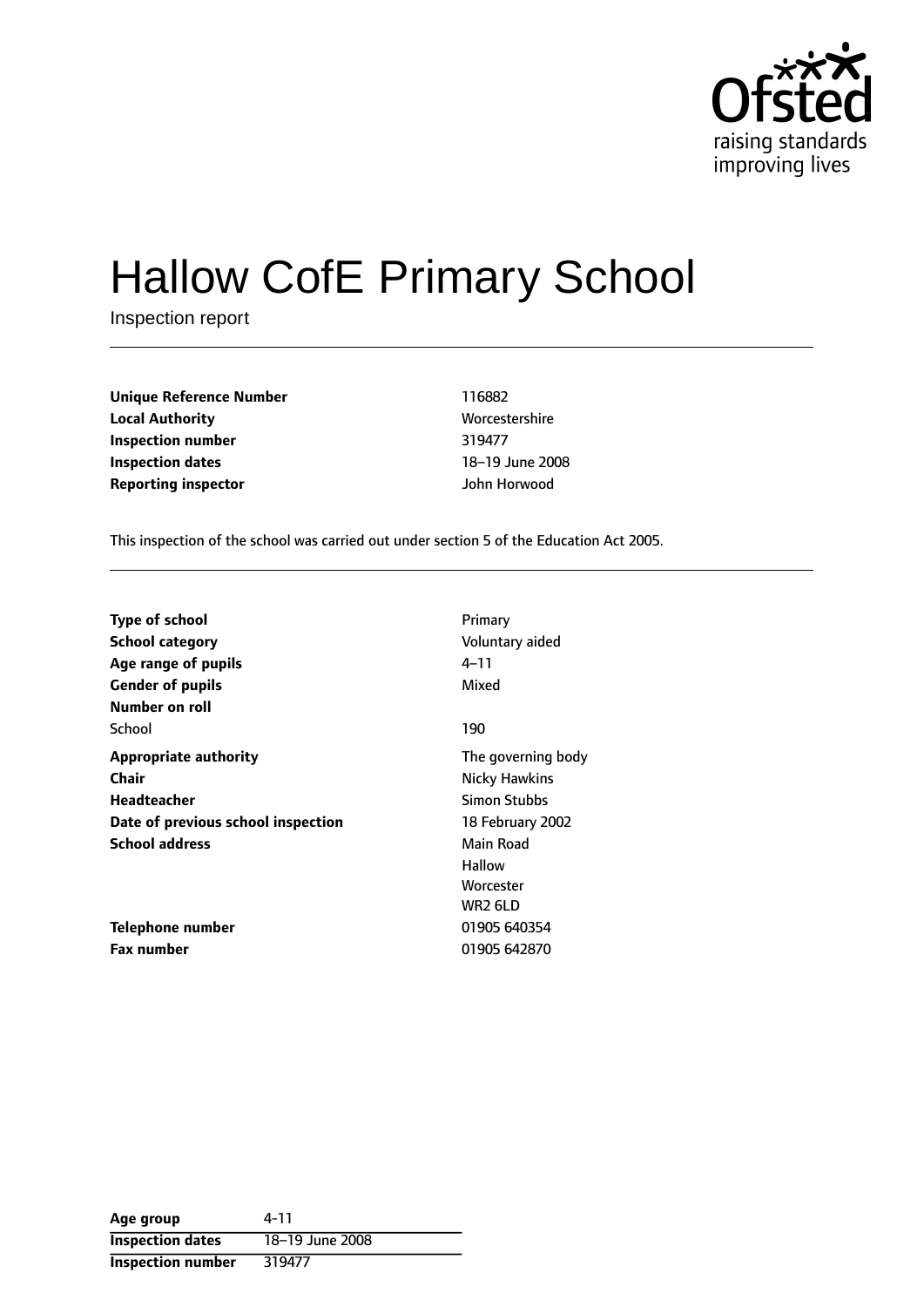.

© Crown copyright 2008

#### Website: www.ofsted.gov.uk

This document may be reproduced in whole or in part for non-commercial educational purposes, provided that the information quoted is reproduced without adaptation and the source and date of publication are stated.

Further copies of this report are obtainable from the school. Under the Education Act 2005, the school must provide a copy of this report free of charge to certain categories of people. A charge not exceeding the full cost of reproduction may be made for any other copies supplied.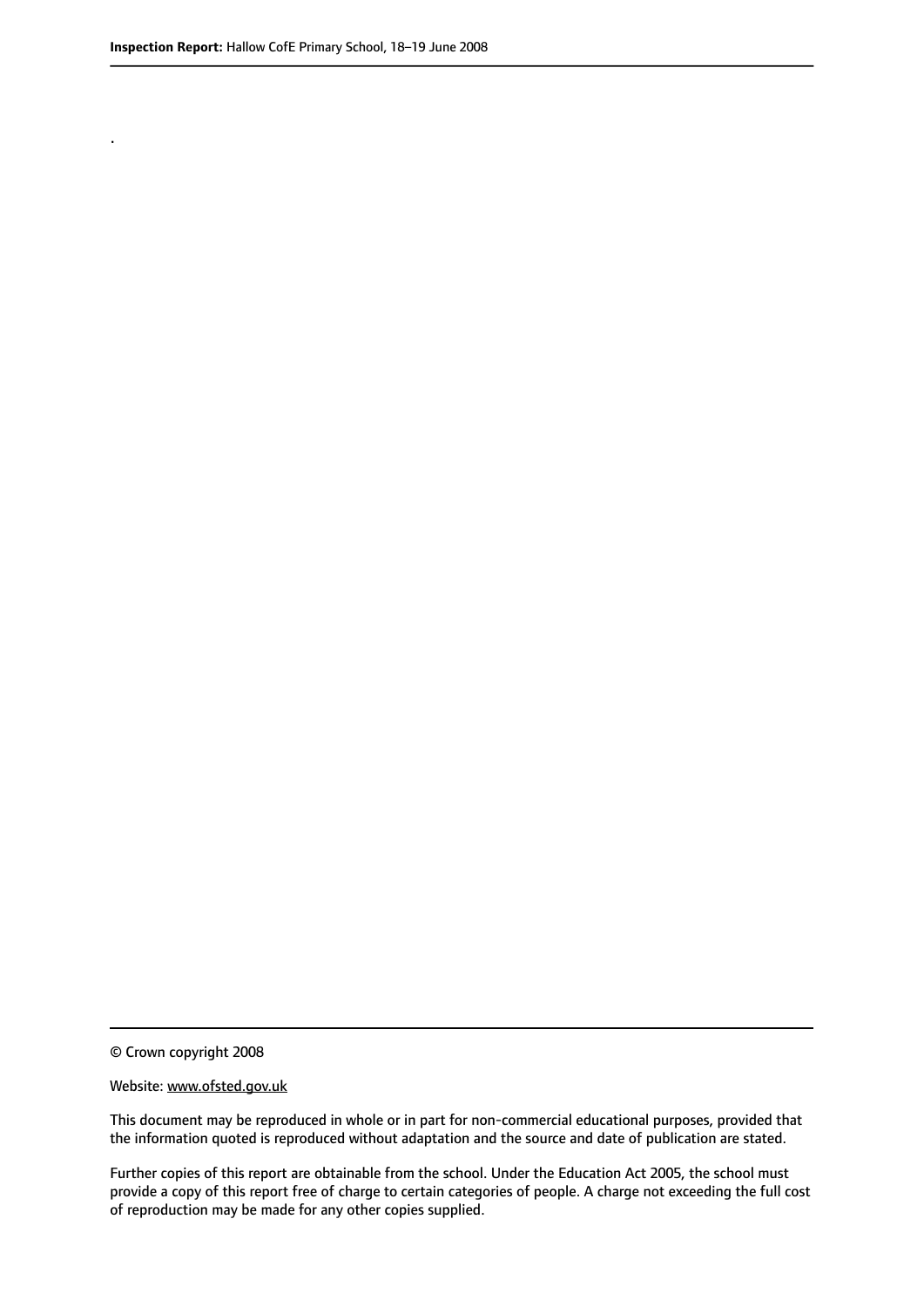# **Introduction**

The inspection was carried out by two Additional Inspectors.

#### **Description of the school**

This popular village school is smaller than most primary schools. The vast majority of pupils are from White British backgrounds. The proportion of pupils eligible for free school meals is below average, as is the proportion of pupils with learning difficulties and disabilities.

At the time of the last inspection, the headteacher had been in post for 18 months and the school was in the middle of building works. In that inspection, in May 2007, the school was given a Notice to Improve. Significant improvement was required in relation to pupils' achievement, the effectiveness of teaching, and the use of assessment in meeting the full range of learners' needs. Since that time, a number of staff changes have taken place and a support programme has been implemented by the local authority.

#### **Key for inspection grades**

| Grade 1 | Outstanding  |
|---------|--------------|
| Grade 2 | Good         |
| Grade 3 | Satisfactory |
| Grade 4 | Inadequate   |
|         |              |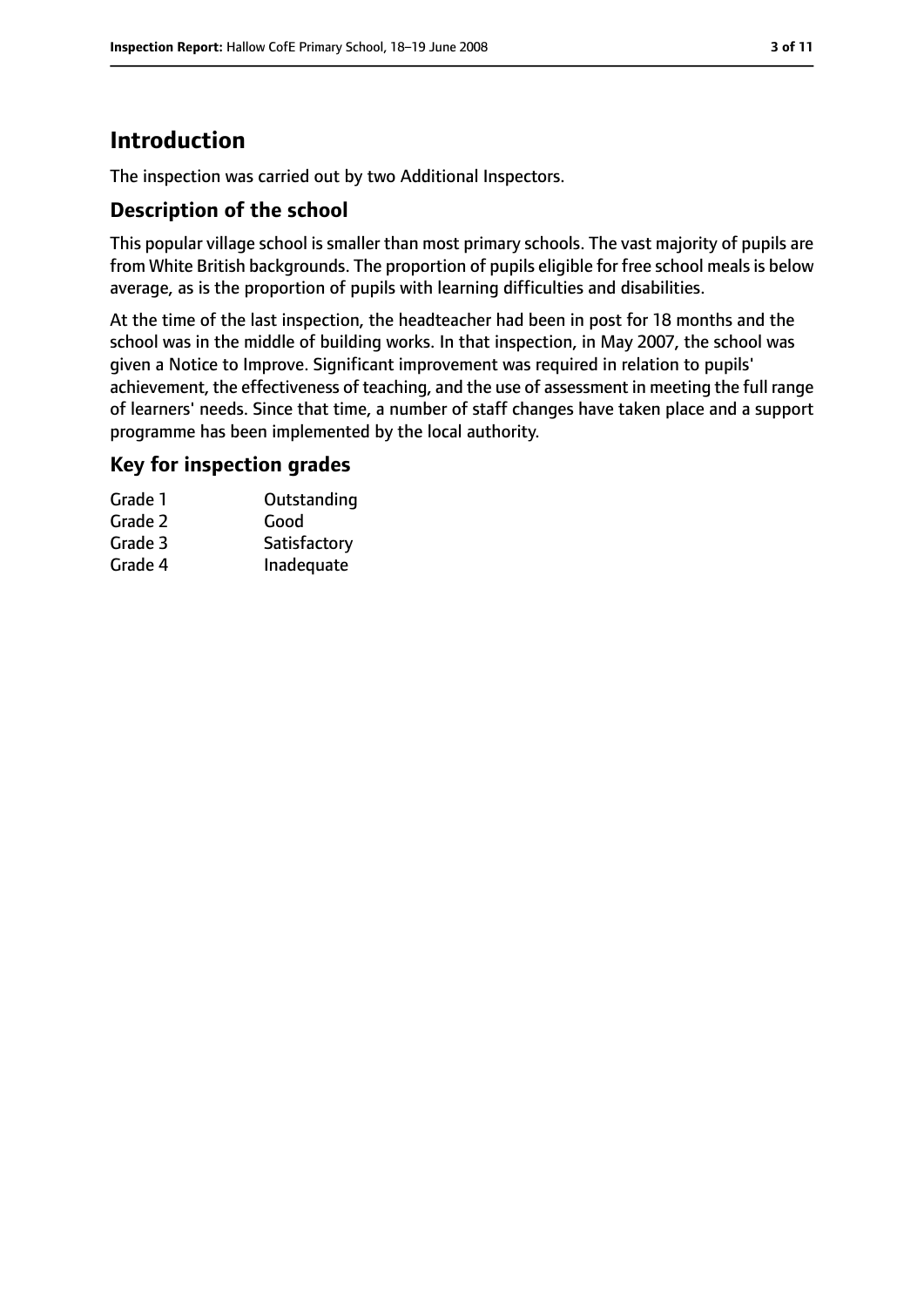# **Overall effectiveness of the school**

#### **Grade: 2**

In accordance with Section 13(5) of The Education Act 2005, Her Majesty's Chief Inspector (HMCI) is of the opinion that the school no longer requires significant improvement.

This is a good school that has made significant improvement since its last inspection. Parents are overwhelmingly satisfied with the school. One parent commented that, 'The school has made great progress in the last couple of years,' and another said, 'I feel that improvements made since the last inspection have been miraculous.' Teaching is now good throughout the school and all pupils are making good progress. The local authority provided good support to the school, but has not found it necessary to maintain a high profile in the last few months as the school was very clearly being effective without extensive help from outside. The improvements demonstrate that the school has a good capacity to improve further.

Standards on entry to the school are broadly average and pupilsleave the school with standards that are above average. Pupils are now making good progress. All pupils have made similar progress with no variations between subjects. In all the lessons observed during the inspection, teaching was at least good, confirming the school's view that teaching and learning are now good. The school's systems to monitor pupils' skills and progress are established. Work generally provides sufficient challenge for most pupils and this is shown by the increasing number of more able pupils reaching higher levels in tests. At the present time, there are a few inconsistencies in the use of assessment data to ensure all pupils are set appropriate work. Marking is regular and helps pupils understand what they should have done. It is not yet sufficiently used to make all pupils aware of what they need to do to improve further.

Throughout the school, support provided for the pupils with specific needs is good. Whilst a very few parents have had concerns about the support provided for their child, the majority were very pleased with the support. The restructuring of the leadership team has already started to strengthen this area. Those who need academic help benefit from intervention strategies including individual help in lessons and booster classes. The partnership with other agencies to support the well-being of all pupils is good.

Staff look after pupils well. All adults are good role models and relationships are extremely good. Pupils are polite, friendly, courteous and well behaved. The current Year 6 are a credit to the school even though, as pupils of that year group told us, 'We had a rough deal in Year 2 and at the beginning of Year 3 but have done really well since then.' Pupils enjoy coming to school and they feel safe in the building and the playground. They are aware of the need to eat healthily and they participate well in the sporting activities available. Pupils make good contributions to both the school and to the wider community. Their improved key skills mean they are now well prepared to achieve future economic success.

The current leadership and management of the school are good. The effectiveness of senior staff in setting a clear direction to improve both care and education has been outstanding. The well led governing body provides valuable support to the school.

#### **Effectiveness of the Foundation Stage**

#### **Grade: 2**

Staff in the Reception classes give good support to children and ensure that they have a positive and nurturing start in school. This includes a good link with Year 5 pupils who act as buddies and as learning partners. Parents say they are really pleased with the care their children get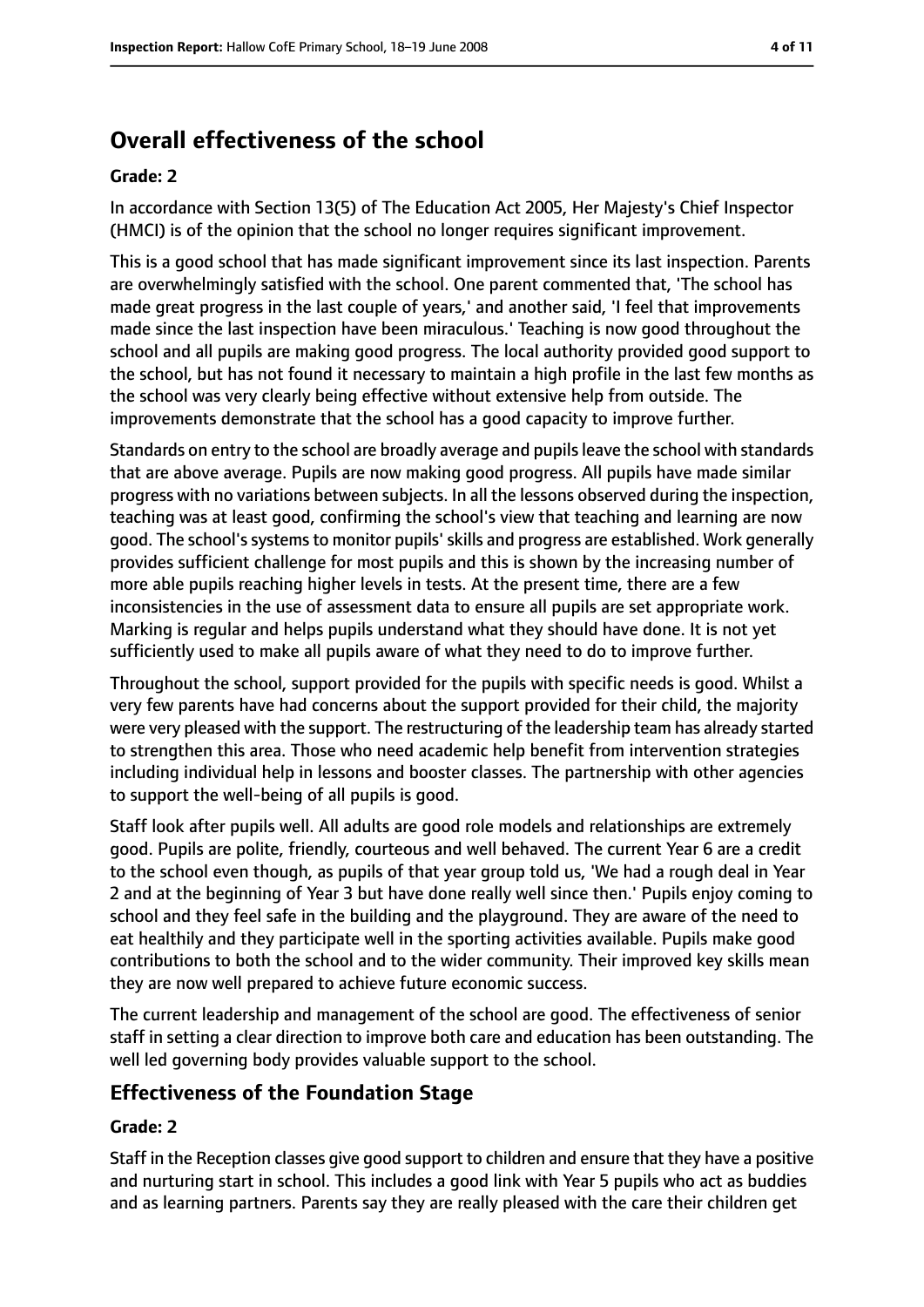and how well they are informed of what is happening through the weekly newsletters. There is a good range of child initiated opportunities. The curriculum is well planned for both indoor and outdoor learning. There have been some good developments in the outdoor facilities, but the area is not yet complete. Children enter the Foundation Stage with skills close to the expected levels, although some children in the current Reception classes have already been identified as having learning difficulties. Staff make regular observational assessments to create a picture of how well the children are learning. Children's work shows good phonic development and parents commented on how much further forward their children are with reading than had previously been the case with their older siblings. By the end of the Reception year most are working at standards above expected levels in many areas of their learning, having made good progress. Leadership and management of the Foundation Stage are good.

#### **What the school should do to improve further**

- Share good practice in the use of assessment data to help all pupils achieve even higher standards in all core subjects.
- Ensure marking is used consistently to help pupils understand how to improve further.

# **Achievement and standards**

#### **Grade: 2**

Attainment on entry is broadly average, although there is a wide range of ability. In 2007, the standards attained by pupils were broadly average. At that time, progress made by the Year 6 pupils between Year 2 and Year 6 was satisfactory, although progress in lessons was inadequate. Standards have risen throughout the school and are now above average in Year 1 to Year 6. All pupils currently make good progress in all year groups in English, mathematics and science. The current Year 6 pupils have made good progress in the last three years, but have only made satisfactory progress since they joined the school because of difficult experiences in Year 2 and at the beginning of Year 3. There are no significant differences between the performance in the core subjects and between any groups of pupils.

# **Personal development and well-being**

#### **Grade: 2**

Pupils' spiritual, moral, social and cultural development is good overall. Opportunities for cultural development are limited in this mainly monocultural community and, although music makes a significant contribution, other areas such as art do not. The school is aware that this is an area for further development. The vast majority of parents think behaviour is good and, as the pupils said, 'There are only a few squabbles and if we cannot sort it out ourselves the school does.' Pupils are very sensible and mature. Even though the Year 6 pupils had finished their assessment tests, they were still working hard and said, 'We need to apply ourselves 110% to our work.' Although pupils all enjoy being at the school and taking part in the many activities available to them, their attendance, being close to the national average, is satisfactory. The school is continuing with its efforts to improve this.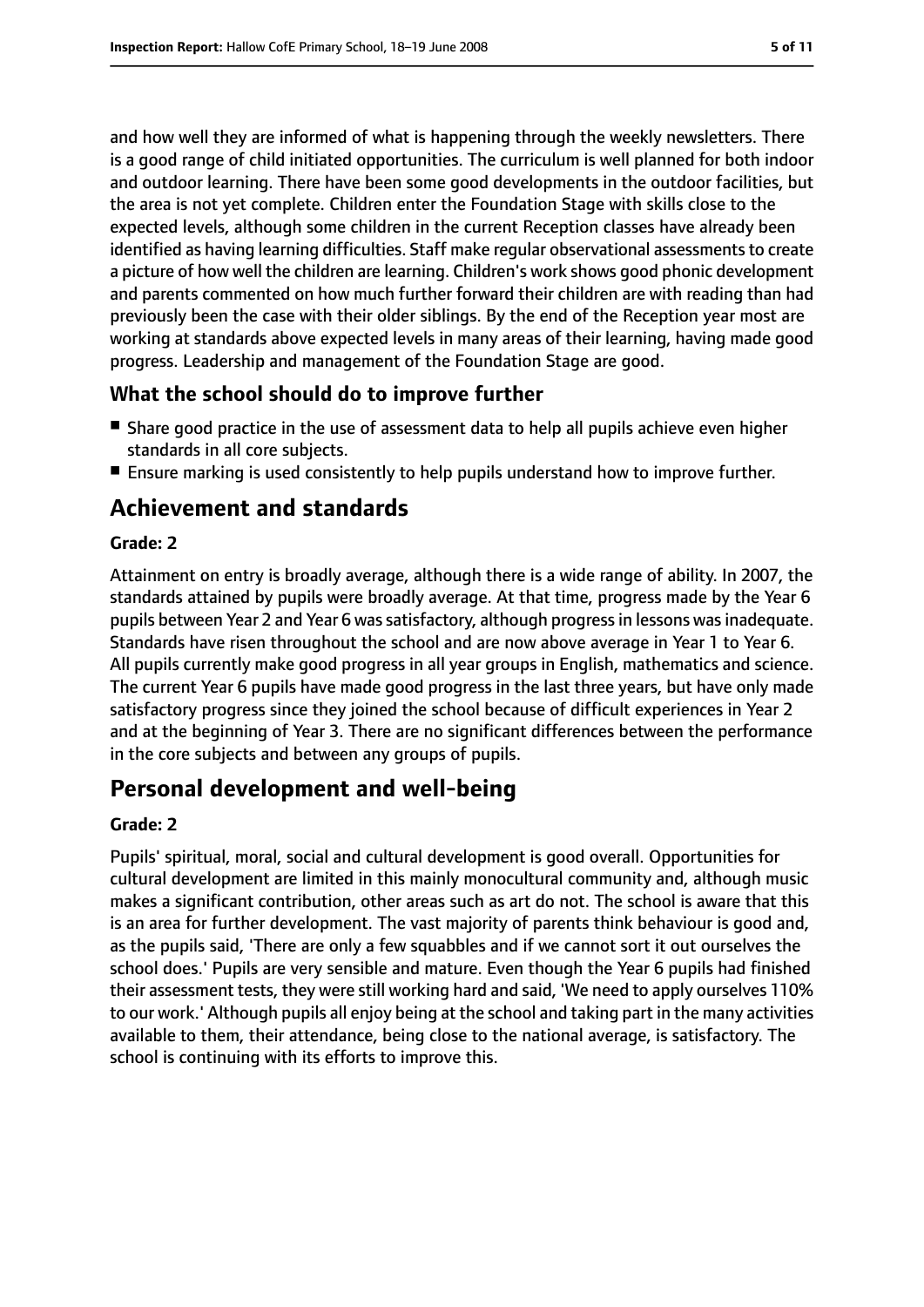# **Quality of provision**

### **Teaching and learning**

#### **Grade: 2**

Teachers plan lessons well, taking account of pupils' different abilities. Work for the more able pupils is now more challenging than was the case a year ago. Classes are well managed and pupils know what is expected of them. In an effective mathematics lesson for example, pupils had been expected to take the lead on planning sports day, and they applied their knowledge of estimation on deciding how many chairs and tables were needed on the day. Teachers place great emphasis on developing a good rapport with pupils, valuing their ideas and suggestions, and developing their confidence to participate fully. Teachers are very encouraging to pupils, guiding their thinking and learning effectively with probing questions. Teaching assistants work with good expertise to support pupils with high levels of need and more generally offer sound support to pupils. Pupils are still at an early stage of judging their own learning success. The quality of marking of pupils' work varies too much at present.

#### **Curriculum and other activities**

#### **Grade: 2**

The curriculum benefits from an exceptional range of music and physical education activities in classlessons and enrichment clubs. Staff development for the literacy and numeracy curriculum is beginning to have a positive impact on standards. Stimulating curriculum experiences are reflected in role play in the Foundation Stage and in the main school, varied displays are used to make the school an attractive place in which to learn. There is good provision in science with lively investigative science lessons. Specialist teaching of music to classes enables pupils to develop extra skills for which they would not otherwise have the opportunity. Staff training is currently being undertaken to allow teaching of a modern foreign language to be reinstated in Key Stage 2. The formal identification of pupils who are gifted and talented is an advanced stage of planning. The well planned curriculum in the Foundation Stage provides a good start to children's education.

#### **Care, guidance and support**

#### **Grade: 2**

Parents and pupils agree that the school is a very safe place. One parent said, 'Hallow offers not only excellent teaching and learning but is a safe 'homely' environment in which children grow in confidence.' Careful attention is paid to health and safety, including minimising possible risks. Child protection procedures are clear and kept under review. The needs of vulnerable pupils, including those with learning difficulties, are assessed regularly. External agencies are used well to provide appropriate support for pupils' well-being.

Assessment has improved since last year. However, this has been a 'trial year' and the system has not always been used in both English and mathematics in all classes. There has been insufficient time for teachers to share their experiences. The school acknowledges it has found inconsistencies in the use of marking, but pupils spoken to could discuss the ways in which marking helped them learn. Not all marking gives sufficient guidance on how to get to higher levels of attainment. The school has not yet completed the analysis of pupils' gifts and talents in order to signpost them to additional opportunities.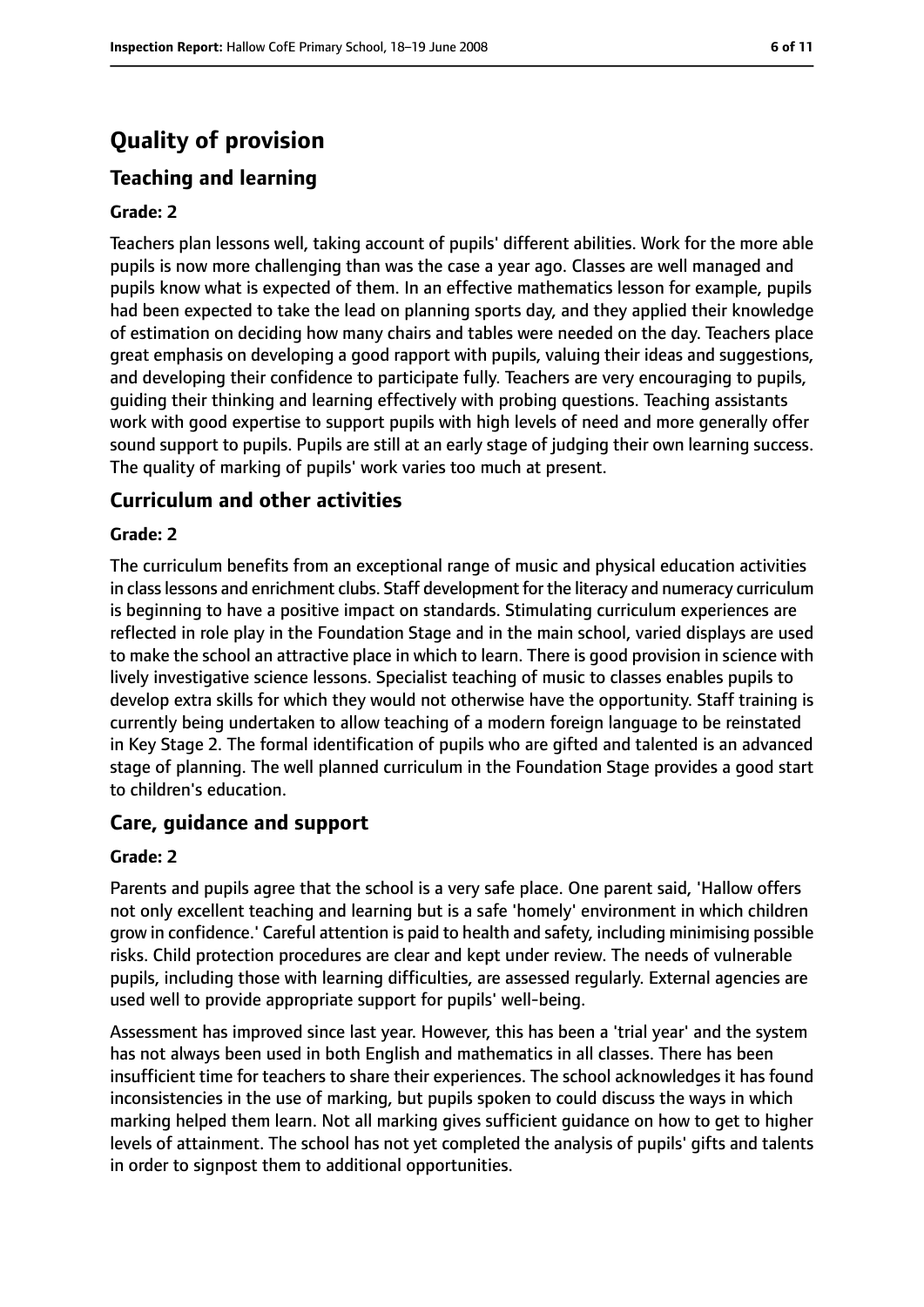#### **Leadership and management**

#### **Grade: 2**

The current leadership team has a good understanding of the school's areas for development. The way in which it has set a clear direction leading to improvement and promoting high quality of care and education is outstanding. This appliesto all levels of leadership, including governors. The school has made good use of challenging targets to raise standards. Secure and comprehensive data systems have been introduced to enable effective monitoring of progress. Self-evaluation is thorough and accurate. The governing body is developing well into a skilled and knowledgeable group and the extent to which members discharge their responsibilities is good. In a challenging year when the many aspects of the school have rapidly improved from inadequate to good, there has been insufficient time to complete staff training to enable a modern foreign language to be reintroduced into the upper part of the school and to complete the identification of gifted and talented pupils.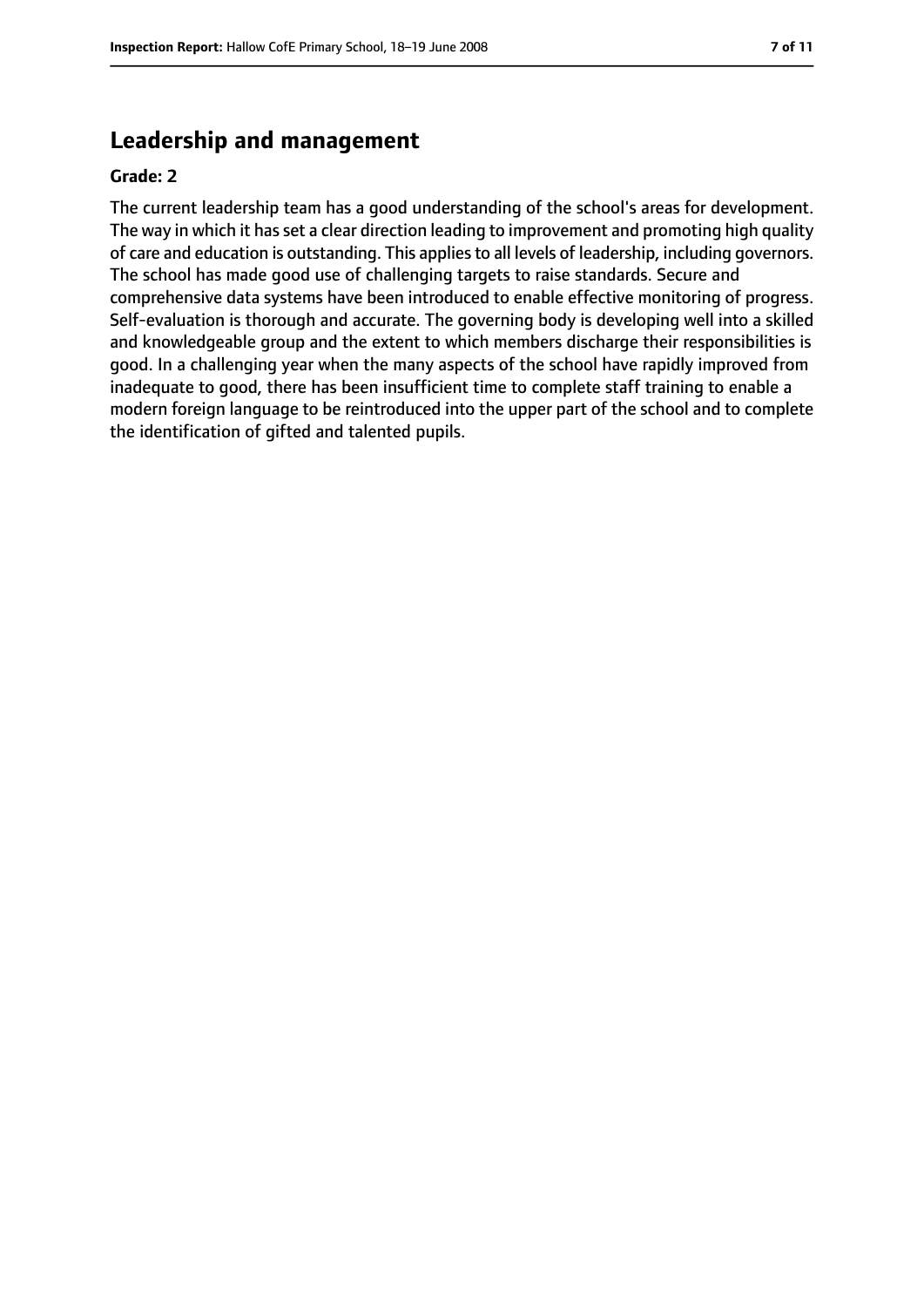**Any complaints about the inspection or the report should be made following the procedures set out in the guidance 'Complaints about school inspection', which is available from Ofsted's website: www.ofsted.gov.uk.**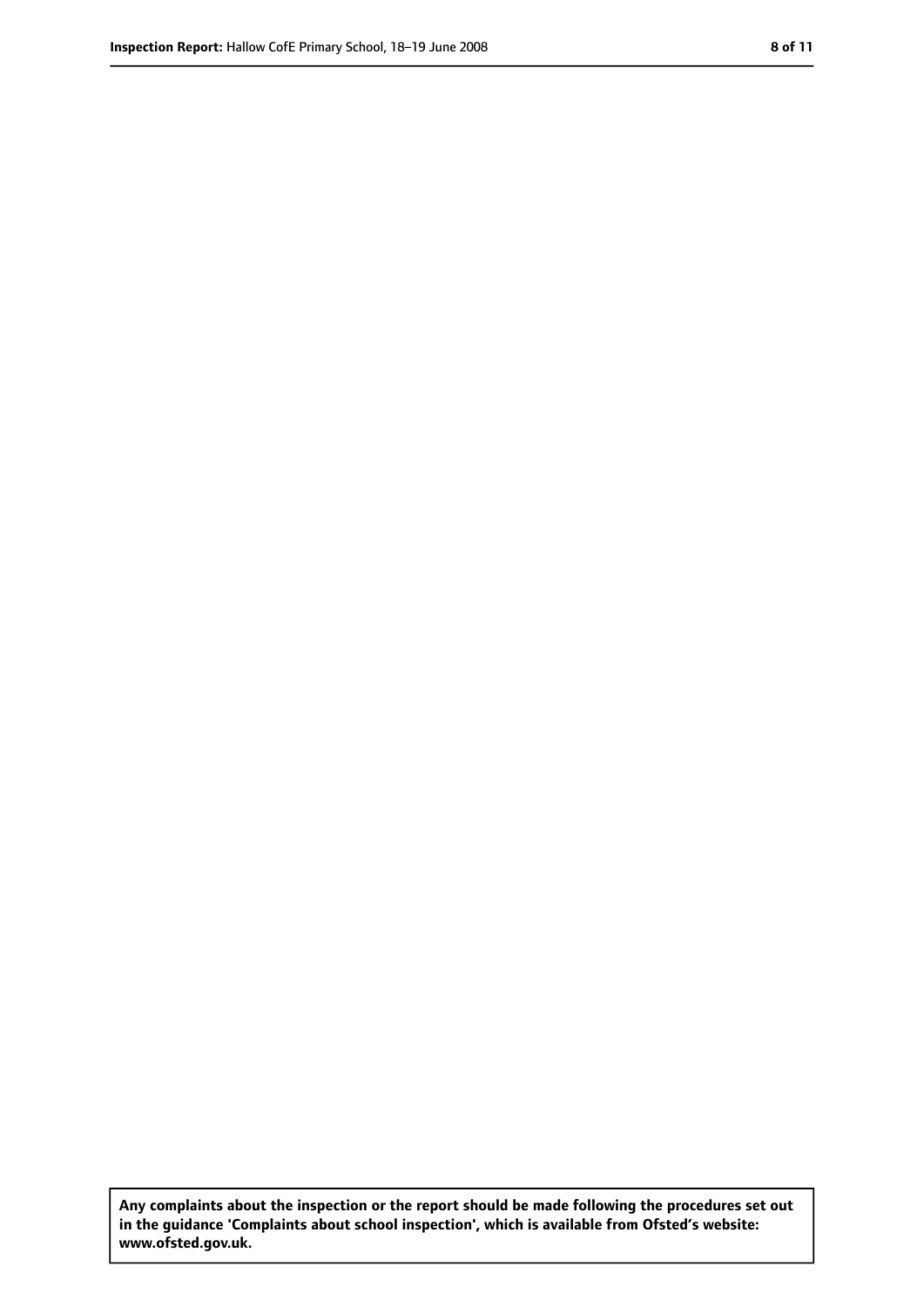#### **Annex A**

# **Inspection judgements**

| $^{\backprime}$ Key to judgements: grade 1 is outstanding, grade 2 good, grade 3 satisfactory, and | <b>School</b>  |
|----------------------------------------------------------------------------------------------------|----------------|
| arade 4 inadequate                                                                                 | <b>Overall</b> |

### **Overall effectiveness**

| How effective, efficient and inclusive is the provision of education, integrated<br>care and any extended services in meeting the needs of learners? |     |
|------------------------------------------------------------------------------------------------------------------------------------------------------|-----|
| Effective steps have been taken to promote improvement since the last<br>inspection                                                                  | Yes |
| How well does the school work in partnership with others to promote learners'<br>well-being?                                                         |     |
| The effectiveness of the Foundation Stage                                                                                                            |     |
| The capacity to make any necessary improvements                                                                                                      |     |

#### **Achievement and standards**

| How well do learners achieve?                                                                               |  |
|-------------------------------------------------------------------------------------------------------------|--|
| The standards <sup>1</sup> reached by learners                                                              |  |
| How well learners make progress, taking account of any significant variations between<br>groups of learners |  |
| How well learners with learning difficulties and disabilities make progress                                 |  |

#### **Personal development and well-being**

| How good is the overall personal development and well-being of the<br>learners?                                  |  |
|------------------------------------------------------------------------------------------------------------------|--|
| The extent of learners' spiritual, moral, social and cultural development                                        |  |
| The extent to which learners adopt healthy lifestyles                                                            |  |
| The extent to which learners adopt safe practices                                                                |  |
| How well learners enjoy their education                                                                          |  |
| The attendance of learners                                                                                       |  |
| The behaviour of learners                                                                                        |  |
| The extent to which learners make a positive contribution to the community                                       |  |
| How well learners develop workplace and other skills that will contribute to<br>their future economic well-being |  |

#### **The quality of provision**

| How effective are teaching and learning in meeting the full range of the<br>learners' needs?          |  |
|-------------------------------------------------------------------------------------------------------|--|
| How well do the curriculum and other activities meet the range of needs<br>and interests of learners? |  |
| How well are learners cared for, guided and supported?                                                |  |

 $^1$  Grade 1 - Exceptionally and consistently high; Grade 2 - Generally above average with none significantly below average; Grade 3 - Broadly average to below average; Grade 4 - Exceptionally low.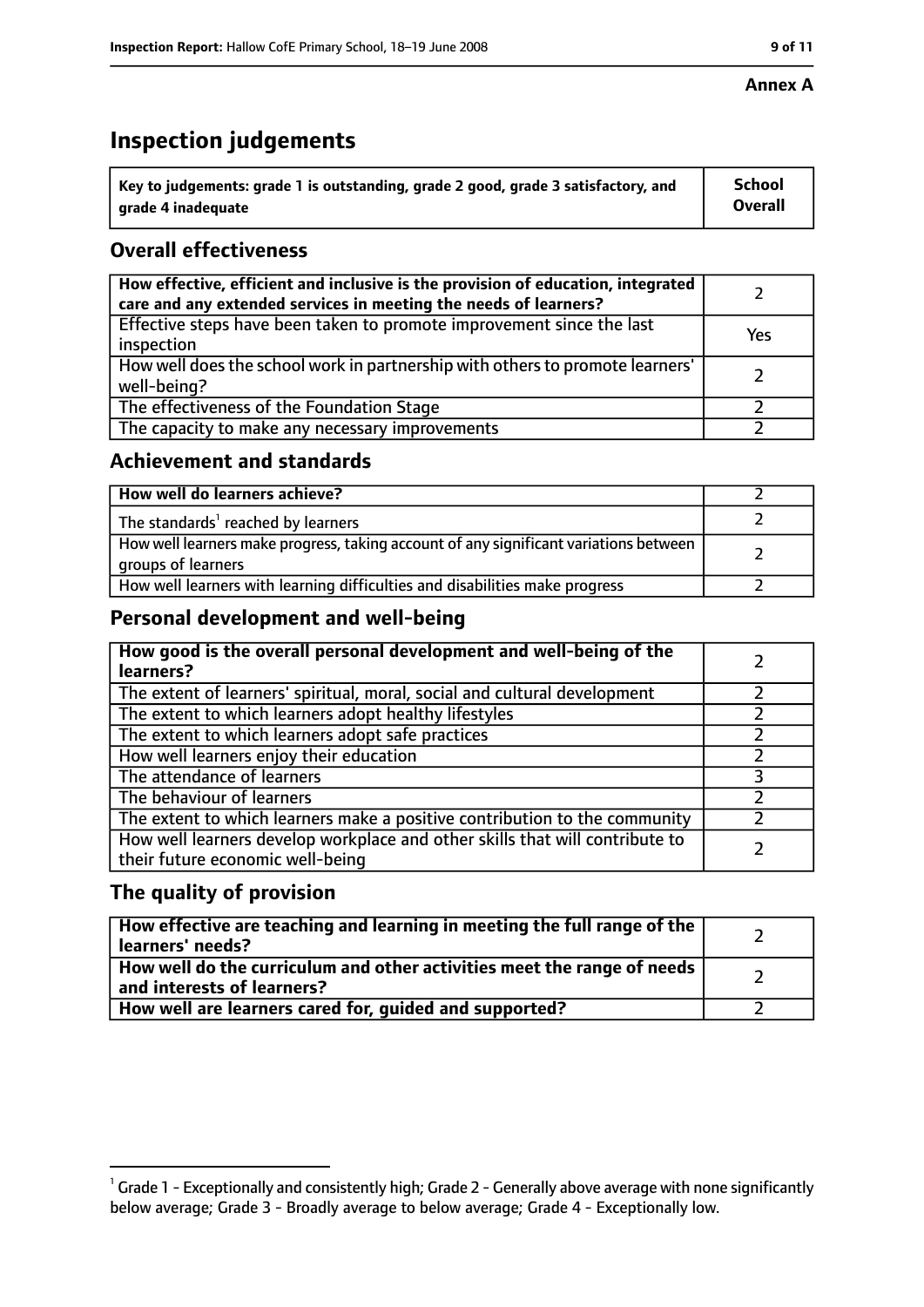# **Leadership and management**

| How effective are leadership and management in raising achievement<br>and supporting all learners?                                              |     |
|-------------------------------------------------------------------------------------------------------------------------------------------------|-----|
| How effectively leaders and managers at all levels set clear direction leading<br>to improvement and promote high quality of care and education |     |
| How effectively leaders and managers use challenging targets to raise standards                                                                 |     |
| The effectiveness of the school's self-evaluation                                                                                               |     |
| How well equality of opportunity is promoted and discrimination tackled so<br>that all learners achieve as well as they can                     |     |
| How effectively and efficiently resources, including staff, are deployed to<br>achieve value for money                                          | フ   |
| The extent to which governors and other supervisory boards discharge their<br>responsibilities                                                  | 7   |
| Do procedures for safequarding learners meet current government<br>requirements?                                                                | Yes |
| Does this school require special measures?                                                                                                      | No  |
| Does this school require a notice to improve?                                                                                                   | No  |